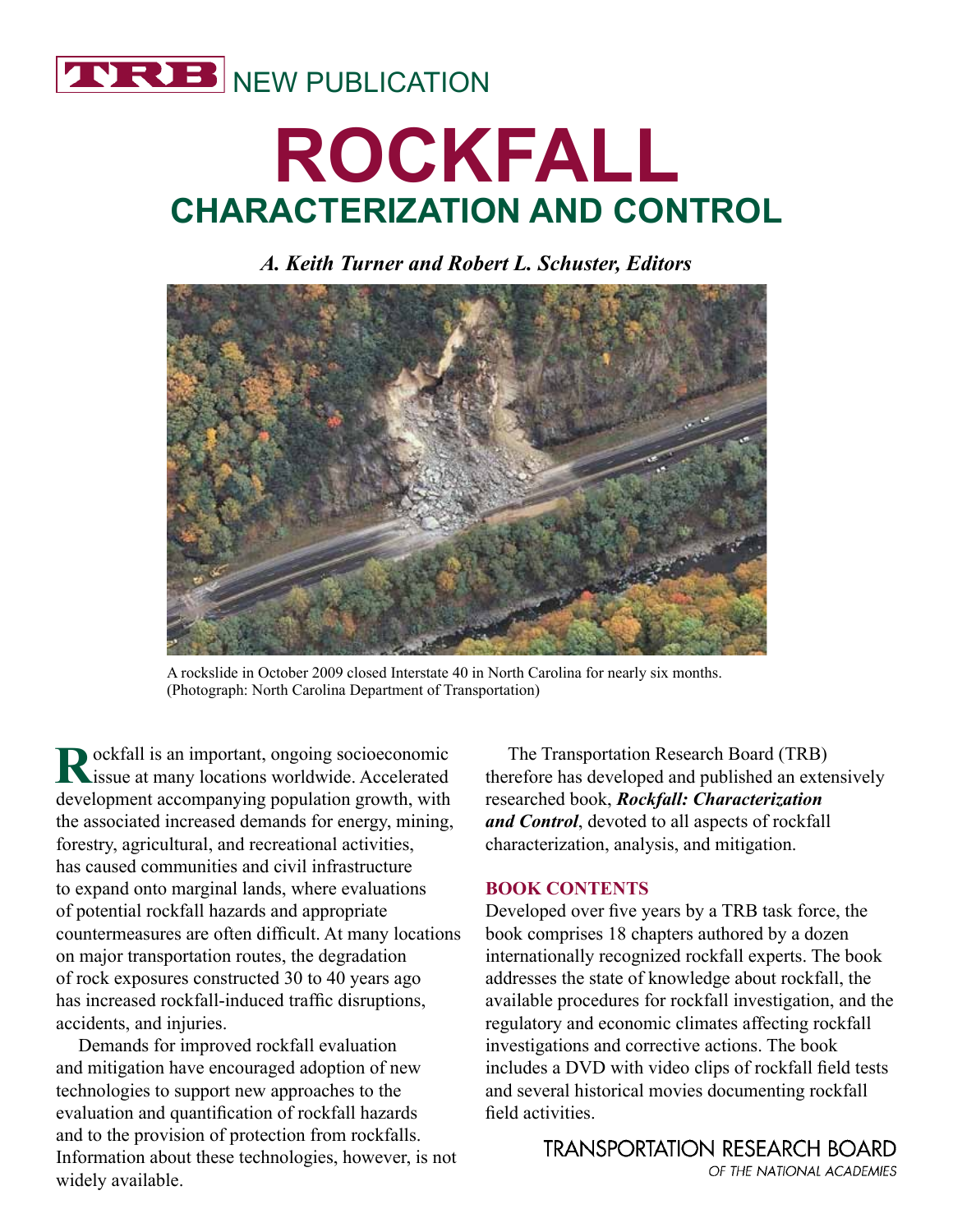#### **Part 1: Recognition of Rockfall Hazard**

Five chapters cover topics related to the identification and evaluation of rockfall hazards:

Chapter 1, **Introduction**, by A. K. Turner and G. P. Jayaprakash*,* provides an historical overview to rockfall research and examples of significant rockfall events.

Chapter 2, **Rockfall Types and Causes**, by J. D. Higgins and R. Andrew, reviews rockfall failure types and mechanisms, summarizing and referencing more extensive sources.

Chapter 3, by L. A. Pierson, introduces the principles of the **Rockfall Hazard Rating System** (RHRS), developed in Oregon and supported by the Federal Highway Administration since 1990. More than 25 transportation agencies in North America, as well as many jurisdictions throughout the world, have adopted the RHRS.

Several agencies have modified the RHRS to reflect specific topographic, climate, or geology characteristics, or to expand its evaluation of mitigation alternatives and possible economic impacts of rockfall events. Chapter 4, **Implementation of Rock Slope Management Systems**, by L. A. Pierson and A. K. Turner**,** provides details of eight systems that have made significant adjustments to the original RHRS.



Railroad derailment caused by a smallvolume rockfall near Lytton, British Columbia, Canada, January 2007. (www. arizonarails.com/cn-derailment.html)



Large rockfall blocks severely damaged a bridge deck on Interstate 70 in Glenwood Canyon, Colorado, closing the highway for four days and leading to extended travel restrictions. (Photograph: Colorado Department of Transportation)

Chapter 5, **Rockfall Risk Assessment and Risk Management**, by A. K. Turner, describes alternative approaches to assess risks posed by rockfall hazards, including the evaluation and quantification of rockfall hazards and risks and the selection of rockfall mitigation measures.

## **Part 2: Fundamentals of Rockfall Analysis and Investigation**

Five chapters collectively define the rockfall investigation process:

Chapter 6, **Site Characterization**, by R. Andrew and J. D. Higgins**,** describes the rockfall characterization process, including organization of the investigation process and the importance of obtaining appropriate descriptive data during field investigations.

Chapter 7, **Instrumentation and Monitoring Technology**, by R. Andrew, B. Arndt, and A. K. Turner, discusses the range of new technologies for measuring and monitoring rockfalls, including photogrammetric, LiDAR, radar, and GPS surveying systems.

Chapter 8, **Evaluation of Rockfall Mechanics**, by A. K. Turner and J. D. Duffy, presents the fundamentals of Newtonian mechanics and their use to describe the motions of falling, bouncing, and rolling rock blocks.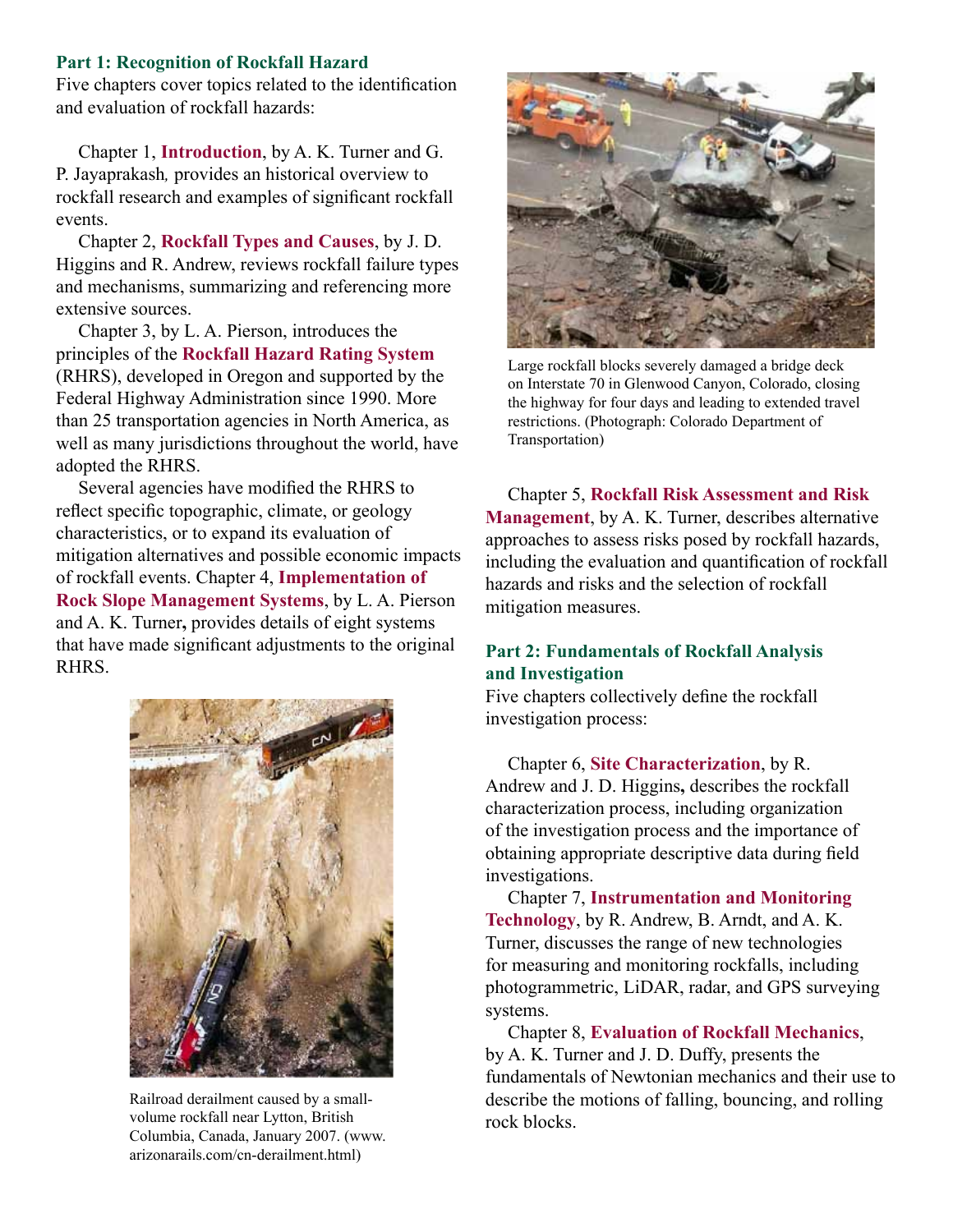Chapter 9, **Modeling and Prediction of Rockfall**,

by A. K. Turner and J. D. Duffy, discusses and compares approaches for the quantitative modeling and prediction of rockfall. These include empirical models based on field observations that are used to establish hazard zones, computer-based approaches incorporating the empirical relationships, 2-D simulation models that provide energy and bounceheight data for designing mitigation measures, and recently developed 3-D models that allow a full spatial evaluation of rockfall events.

Chapter 10, **Conducting Field Test Experiments**, by J. D. Duffy and A. K. Turner, provides a detailed description of conditions affecting rockfall field tests.

## **Part 3: Rockfall Mitigation**

Part 3 starts with an overview of rockfall mitigation options in Chapter 11, **Mitigation Selection**, by L. A. Pierson and M. P. Vierling, including definitions of engineered versus nonengineered solutions and discussions of criteria for selecting an option. The five following chapters describe the major mitigation options:

- Chapter 12, **Avoidance of Rockfall Areas**, by T. C. Badger and J. D. Duffy;
- Chapter 13, **Stabilization of Rockfall**, by R. Andrew and L. A. Pierson;
- Chapter 14, **Protection**, by T. C. Badger, J. D. Duffy and K. Schellenberg;
- Chapter 15, **Flexible Rockfall Fences**, by J. D. Duffy and T. C. Badger; and
- Chapter 16, **Drapery Systems**, by T. C. Badger and J. D. Duffy.

## **Part 4: Rockfall Maintenance and Management Programs**

## Chapter 17, **Maintenance, Monitoring, and**

**Response**, by T. C. Badger*,* discusses maintenance or monitoring activities that may significantly reduce the risk associated with rockfall and improve public safety.

Chapter 18, **Rockfall Management Programs**, by S. M. Lowell and N. I. Norrish, discusses the importance of rockfall management programs, drawing on the experience of the Washington State Department of Transportation.



Walenstadt test facility, Switzerland. (Photograph: Geobrugg)

## **Appendices**

Appendix A offers stereographic projections for structural analysis. Appendix B, by J. D. Duffy, describes the contents of the DVD included with the book. The DVD contains digital copies of all the book illustrations, including color versions of photographs and some technical drawings; 29 short video clips of rockfall field tests illustrating rockfall impact energies and some testing procedures; and four longer video presentations, including a copy of the historic movie of the 1963 rockfall testing procedures conducted in Washington State.

## **INTENDED AUDIENCE**

Although the focus of the texts is on rockfall events along transportation facilities, most of the discussions and examples apply to any situation requiring rockfall characterization and control. The factors of geology, topography, and climate that interact to cause rockfalls are the same, the methods for evaluating rockfall hazards remain the same, and the methods for prevention or correction of rockfall hazards—within economic limits—remain largely independent of nearby land uses.

This volume will be useful therefore for anyone involved in the evaluation of rockfall hazards. The text is intended to appeal to a diverse audience, including